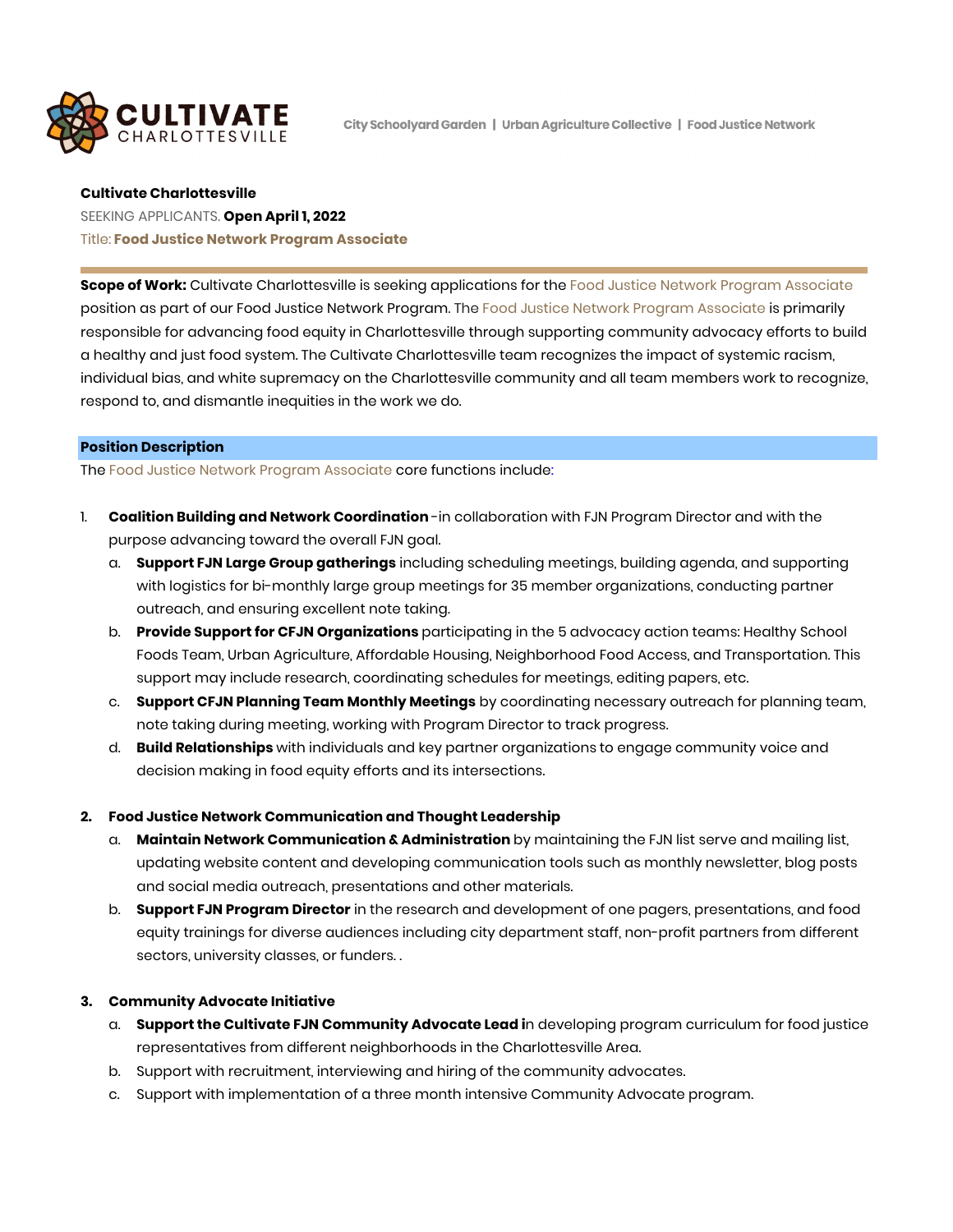

City Schoolvard Garden | Urban Aariculture Collective | Food Justice Network

# **4. Food Equity Initiative**

a. Collaborate with the Food Justice Network Program Director to implement the Food Equity Initiative partnership with City Council that focuses on the intersection of urban farming, healthy school foods, transportation and food pathways, affordable housing, and food access markets.

### **5. Strengthen Organizational Goals and Values**

- a. Contribute as part of the FJN program team in team meetings and program planning.
- b. Contribute as part of the Cultivate Charlottesville team with organizational activities such as community events, social media and community outreach, evaluation tracking, etc.
- c. Engage in a robust culture of inquiry where critical thinking, self-reflection and ideas on effectiveness, improvements, and building equity are welcome.
- d. Work to transform racial inequities in all aspects of your work with strategic and intentional action.
- e. Cultivate health and environmental sustainability in all program strategies and implementation.
- f. Support collection of program evaluation data for grant reports and tracking work progress across activities and support with grant writing and reporting.

All Cultivate staff members are responsible to uphold values and practices that support reaching our mission with integrity and which utilize our core organizational strategies including: engage and educate youth in nature through garden based experiences; grow and share food to enhance access, connectivity and health; collaborate with partners and community; dismantle racial inequities and actively build equity; amplify community power, leadership and action; mobilize with partners for policy change; and cultivate sustainability, equity, capacity, and leadership.

### **Organizational Structure**

**Supervisory Structure:** The Food Justice Network Program Associate reports directly to the FJN Program Director and works closely with the Network Partners and Food Justice Network team.

**Project Hours:** The Food Justice Network Program Associate is an exempt salaried position at 100% Full Time Equivalent or FTE (35-45 hours/week). Hours are during the workday with meetings on evenings or weekends.

**Compensation:** The Food Justice Network Program Associate compensation range is \$40,000-\$43,672 Full Time Equivalent (FTE) with a generous leave policy and robust benefits including health, dental, vision, life insurance, and an IRA savings match program. New employees generally start at the beginning of the range depending on experience.

### **TO APPLY**

The Food Justice Network Program Associate requires multiple skill sets including a high level of organization and engagement, innovation and initiative, passion for engaging with community, flexibility, and commitment to the Cultivate vision and values. The preferred candidate will have:

● A minimum of 2-3 years experience or a bachelor's degree in a related field (food justice, urban agriculture, community food systems, public health, policy advocacy) including some experience in community advocacy